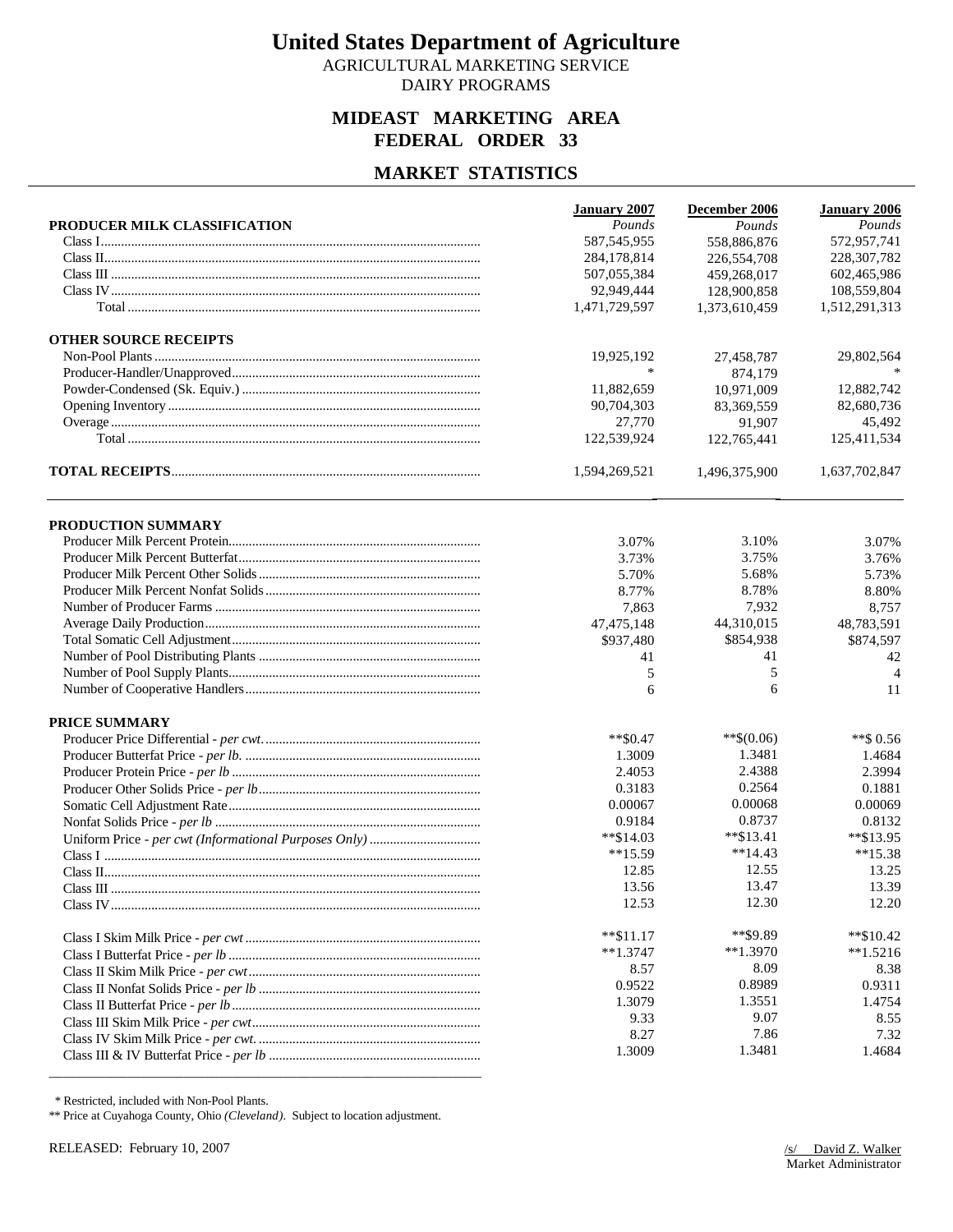AGRICULTURAL MARKETING SERVICE DAIRY PROGRAMS

### **MIDEAST MARKETING AREA FEDERAL ORDER 33**

# **MARKET STATISTICS**

|                              | February 2007 | <b>January 2007</b> | February 2006  |
|------------------------------|---------------|---------------------|----------------|
| PRODUCER MILK CLASSIFICATION | Pounds        | Pounds              | Pounds         |
|                              | 530,715,631   | 587, 545, 955       | 524,233,958    |
|                              | 244,933,428   | 284,178,814         | 210,406,837    |
|                              | 414,339,142   | 507,055,384         | 559,147,696    |
|                              | 87,300,955    | 92,949,444          | 95,988,862     |
|                              | 1,277,289,156 | 1,471,729,597       | 1,389,777,353  |
| <b>OTHER SOURCE RECEIPTS</b> |               |                     |                |
|                              | 22,340,791    | 19,925,192          | 25,894,530     |
|                              | $\ast$        | $\ast$              |                |
|                              | 11,139,328    | 11,882,659          | 12,095,703     |
|                              | 82,539,622    | 90,704,303          | 85,772,192     |
|                              | 1,023,708     | 27,770              | 36,017         |
|                              | 117,043,449   | 122,539,924         | 123,798,442    |
|                              | 1,394,332,605 | 1,594,269,521       | 1,513,575,795  |
|                              |               |                     |                |
| PRODUCTION SUMMARY           | 3.11%         |                     | 3.06%          |
|                              |               | 3.07%               |                |
|                              | 3.78%         | 3.73%               | 3.75%          |
|                              | 5.70%         | 5.70%               | 5.73%          |
|                              | 8.81%         | 8.77%               | 8.79%          |
|                              | 7,788         | 7,863               | 8,633          |
|                              | 45,617,470    | 47, 475, 148        | 49,634,905     |
|                              | \$715,943     | \$937,480           | \$805,000      |
|                              | 40            | 41                  | 41             |
|                              | 5             | 5                   | $\overline{4}$ |
|                              | 6             | 6                   | 11             |
| <b>PRICE SUMMARY</b>         |               |                     |                |
|                              | $*$ \$0.05    | $*$ \$0.47          | $**$ \$1.08    |
|                              | 1.3112        | 1.3009              | 1.3469         |
|                              | 2.4125        | 2.4053              | 2.1220         |
|                              | 0.4170        | 0.3183              | 0.1999         |
|                              | 0.00067       | 0.00067             | 0.00063        |
|                              | 0.9356        | 0.9184              | 0.7359         |
|                              | $*$ \$14.23   | $*$ \$14.03         | **\$13.28      |
|                              | $**15.39$     | $**15.59$           | $**15.38$      |
|                              | 13.08         | 12.85               | 12.62          |
|                              | 14.18         | 13.56               | 12.20          |
|                              | 12.71         | 12.53               | 11.10          |
|                              | $*$ $$11.19$  | $**\$11.17$         | $*$ \$10.51    |
|                              | $**1.3106$    | $**1.3747$          | $*1.4971$      |
|                              | 8.77          | 8.57                | 8.17           |
|                              | 0.9744        | 0.9522              | 0.9078         |
|                              | 1.3182        | 1.3079              | 1.3539         |
|                              | 9.94          | 9.33                | 7.76           |
|                              | 8.42          | 8.27                | 6.62           |
|                              | 1.3112        | 1.3009              | 1.3469         |
|                              |               |                     |                |

\* Restricted, included with Non-Pool Plants.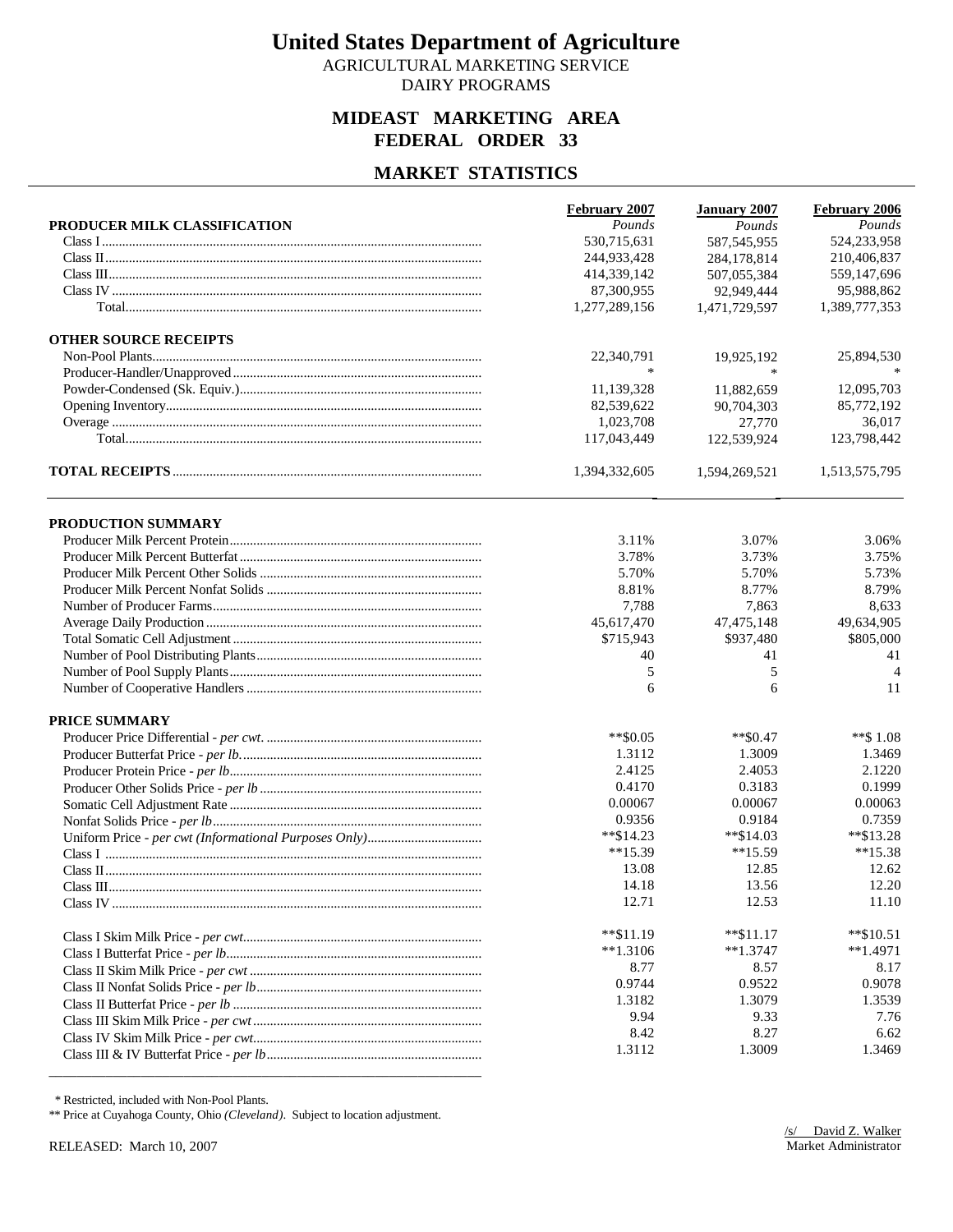AGRICULTURAL MARKETING SERVICE DAIRY PROGRAMS

# **MIDEAST MARKETING AREA FEDERAL ORDER 33**

### **MARKET STATISTICS**

|                              | <b>March 2007</b>       | February 2007 | March 2006              |
|------------------------------|-------------------------|---------------|-------------------------|
| PRODUCER MILK CLASSIFICATION | Pounds                  | Pounds        | Pounds                  |
|                              | 586,809,013             | 530,715,631   | 585,895,230             |
|                              | 298,099,757             | 244,933,428   | 240,417,222             |
|                              | 461,152,632             | 414,339,142   | 623,019,807             |
|                              | 86,360,101              | 87,300,955    | 94, 383, 135            |
|                              | 1,432,421,503           | 1,277,289,156 | 1,543,715,394           |
| <b>OTHER SOURCE RECEIPTS</b> |                         |               |                         |
|                              | 23,988,636              | 22,340,791    | 43,763,567              |
|                              |                         | $\ast$        |                         |
|                              | 14,266,458              | 11,139,328    | 14, 102, 716            |
|                              | 83,469,171              | 82,539,622    | 82,222,435              |
|                              | 533,495                 | 1,023,708     | 92,219                  |
|                              | 122,257,760             | 117,043,449   | 140,180,937             |
|                              | 1,554,679,263           | 1,394,332,605 | 1,683,896,331           |
|                              |                         |               |                         |
| PRODUCTION SUMMARY           |                         | 3.11%         |                         |
|                              | 3.06%                   | 3.78%         | 3.05%<br>3.75%          |
|                              | 3.72%                   | 5.70%         |                         |
|                              | 5.71%<br>8.77%          | 8.81%         | 5.74%<br>8.79%          |
|                              |                         | 7,788         | 8,713                   |
|                              | 7,849                   | 45,617,470    |                         |
|                              | 46,207,145<br>\$743,644 | \$715,943     | 49,797,271<br>\$830,679 |
|                              | 41                      | 40            | 42                      |
|                              | 5                       | 5             | 5                       |
|                              | 6                       | 6             | 11                      |
| PRICE SUMMARY                |                         |               |                         |
|                              | $*$ \$0.03              | $*$ \$0.05    | **\$1.25                |
|                              | 1.3769                  | 1.3112        | 1.2596                  |
|                              | 2.4329                  | 2.4125        | 1.8836                  |
|                              | 0.5257                  | 0.4170        | 0.1874                  |
|                              | 0.00069                 | 0.00067       | 0.00058                 |
|                              | 1.0229                  | 0.9356        | 0.7224                  |
|                              | $*$ $$15.12$            | $*$ $$14.23$  | $*$ \$12.36             |
|                              | $**16.25$               | $**15.39$     | $**14.49$               |
|                              | 13.60                   | 13.08         | 11.69                   |
|                              | 15.09                   | 14.18         | 11.11                   |
|                              | 13.71                   | 12.71         | 10.68                   |
|                              | $*$ $$12.00$            | $*$ \$11.19   | **\$9.95                |
|                              | $**1.3335$              | $**1.3106$    | $*1.3968$               |
|                              | 9.07                    | 8.77          | 7.52                    |
|                              | 1.0078                  | 0.9744        | 0.8356                  |
|                              | 1.3839                  | 1.3182        | 1.2666                  |
|                              | 10.64                   | 9.94          | 6.94                    |
|                              | 9.21                    | 8.42          | 6.50                    |
|                              | 1.3769                  | 1.3112        | 1.2596                  |
|                              |                         |               |                         |

\* Restricted, included with Non-Pool Plants.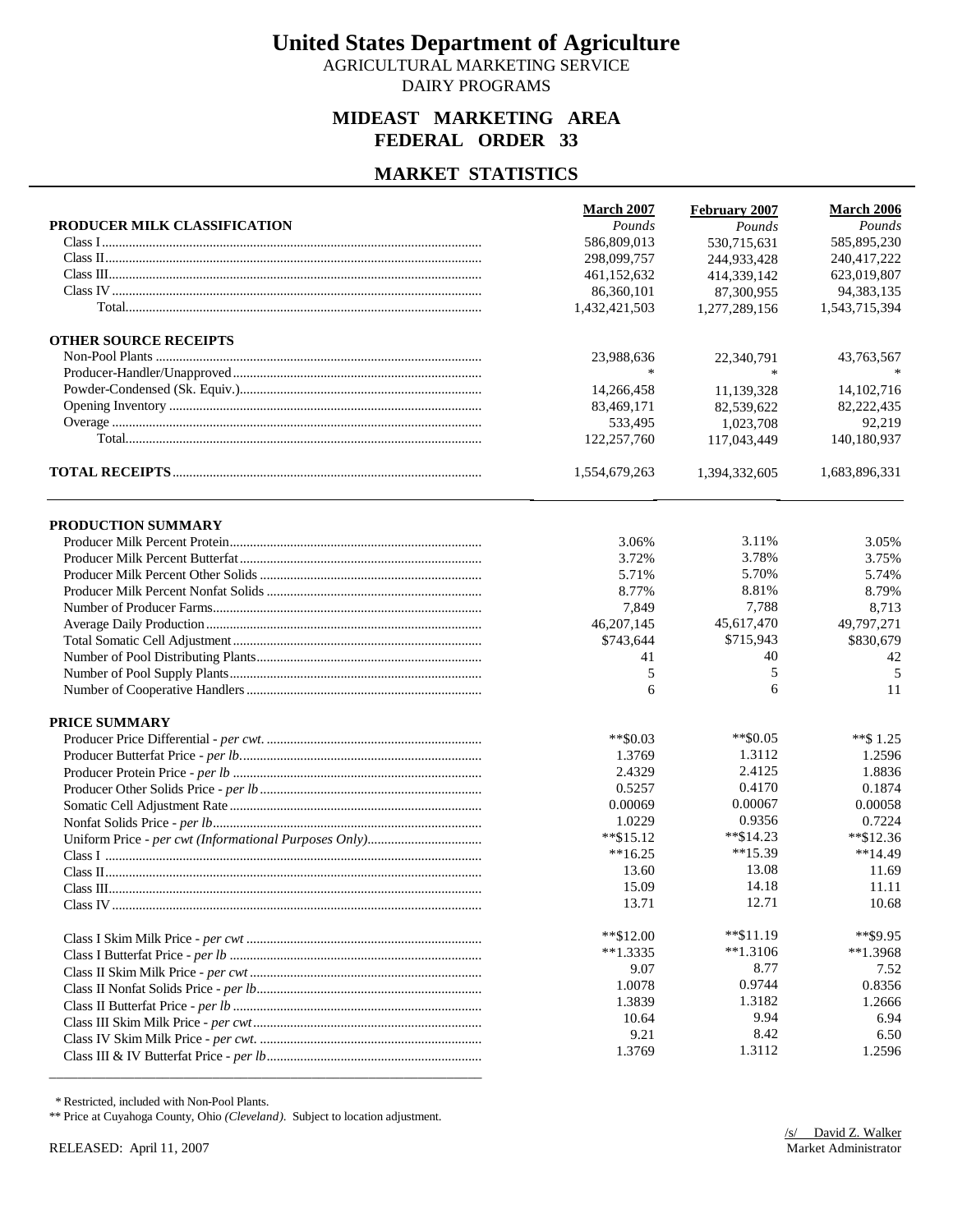AGRICULTURAL MARKETING SERVICE DAIRY PROGRAMS

### **MIDEAST MARKETING AREA FEDERAL ORDER 33**

### **MARKET STATISTICS**

|                              | April 2007     | <b>March 2007</b> | <b>April 2006</b> |
|------------------------------|----------------|-------------------|-------------------|
| PRODUCER MILK CLASSIFICATION | Pounds         | Pounds            | Pounds            |
|                              | 530,133,952    | 586,809,013       | 517, 142, 184     |
|                              | 296,434,699    | 298,099,757       | 233,035,520       |
|                              | 468,802,468    | 461,152,632       | 616, 611, 555     |
|                              | 120,618,683    | 86,360,101        | 146,588,543       |
|                              | 1,415,989,802  | 1,432,421,503     | 1,513,377,802     |
| <b>OTHER SOURCE RECEIPTS</b> |                |                   |                   |
|                              | 26,488,307     | 23,988,636        | 32,831,188        |
|                              | $\ast$         | $\ast$            |                   |
|                              | 13,588,186     | 14,266,458        | 15,468,486        |
|                              | 83,064,034     | 83,469,171        | 77,280,450        |
|                              | 15,075         | 533,495           | 705,039           |
|                              | 123,155,602    | 122,257,760       | 126,285,163       |
|                              | 1,539,145,404  | 1,554,679,263     | 1,639,662,965     |
|                              |                |                   |                   |
| PRODUCTION SUMMARY           |                |                   |                   |
|                              | 3.04%<br>3.66% | 3.06%<br>3.72%    | 3.01%<br>3.69%    |
|                              | 5.71%          | 5.71%             | 5.73%             |
|                              | 8.75%          | 8.77%             | 8.74%             |
|                              | 7,789          | 7,849             | 8,710             |
|                              | 47,199,660     | 46,207,145        | 50,445,927        |
|                              | \$849,719      | \$743,644         | \$822,084         |
|                              | 39             | 41                | 41                |
|                              | 5              | 5                 | 5                 |
|                              | 6              | 6                 | 11                |
| PRICE SUMMARY                |                |                   |                   |
|                              | $**$ \$0.00    | $*$ \$0.03        | **\$ 0.82         |
|                              | 1.4657         | 1.3769            | 1.2343            |
|                              | 2.5212         | 2.4329            | 1.9238            |
|                              | 0.6008         | 0.5257            | 0.1508            |
|                              | 0.00071        | 0.00069           | 0.00058           |
|                              | 1.2656         | 1.0229            | 0.6959            |
|                              | **\$16.09      | $*$ \$15.12       | $*$ \$11.75       |
|                              | $**17.00$      | $**16.25$         | $**13.22$         |
|                              | 14.51          | 13.60             | 11.37             |
|                              | 16.09          | 15.09             | 10.93             |
|                              | 16.12          | 13.71             | 10.36             |
|                              | $*$ $$12.50$   | $*$ \$12.00       | **\$9.02          |
|                              | $**1.4096$     | $*1.3335$         | $*1.2915$         |
|                              | 9.69           | 9.07              | 7.28              |
|                              | 1.0767         | 1.0078            | 0.8089            |
|                              | 1.4727         | 1.3839            | 1.2413            |
|                              | 11.36          | 10.64             | 6.85              |
|                              | 11.39          | 9.21              | 6.26              |
|                              | 1.4657         | 1.3769            | 1.2343            |
|                              |                |                   |                   |

\* Restricted, included with Non-Pool Plants.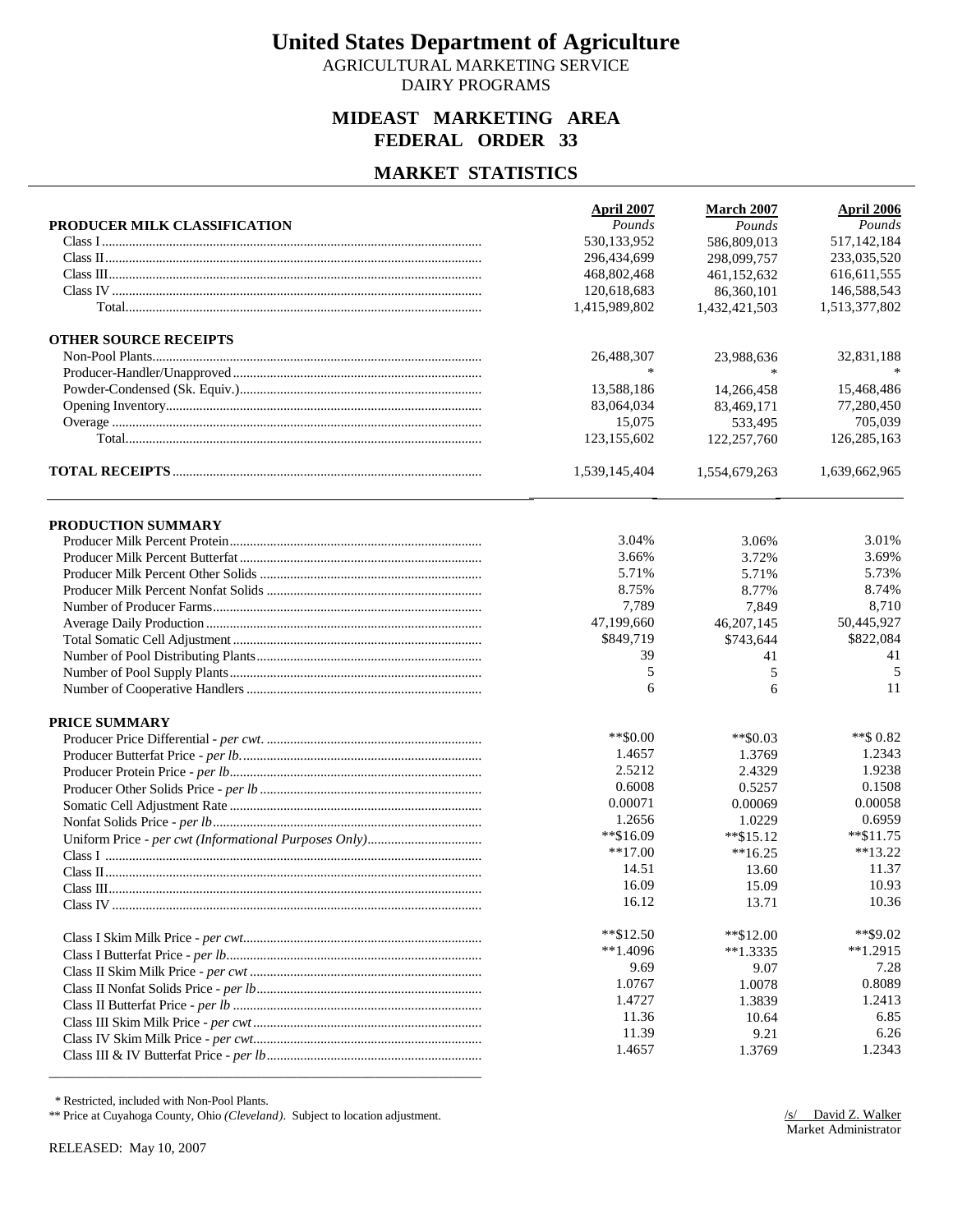AGRICULTURAL MARKETING SERVICE DAIRY PROGRAMS

# **MIDEAST MARKETING AREA FEDERAL ORDER 33**

### **MARKET STATISTICS**

|                              | <b>May 2007</b> | April 2007    | <b>May 2006</b> |
|------------------------------|-----------------|---------------|-----------------|
| PRODUCER MILK CLASSIFICATION | Pounds          | Pounds        | Pounds          |
|                              | 546,879,194     | 530,133,952   | 559,179,397     |
|                              | 284,349,586     | 296,434,699   | 245,916,484     |
|                              | 514,097,122     | 468,802,468   | 645,934,702     |
|                              | 79,023,554      | 120,618,683   | 126,885,300     |
|                              | 1,424,349,456   | 1,415,989,802 | 1,577,915,883   |
| <b>OTHER SOURCE RECEIPTS</b> |                 |               |                 |
|                              | 20,467,394      | 26,488,307    | 29,231,983      |
|                              | $\ast$          |               | 1,348,510       |
|                              | 16,775,604      | 13,588,186    | 18,648,224      |
|                              | 83,205,736      | 83,064,034    | 98,949,636      |
|                              | 96,378          | 15,075        | 115,011         |
|                              | 120,545,112     | 123,155,602   | 148,293,364     |
|                              | 1,544,894,568   | 1,539,145,404 | 1,726,209,247   |
|                              |                 |               |                 |
| PRODUCTION SUMMARY           |                 |               |                 |
|                              | 3.00%           | 3.04%         | 2.99%           |
|                              | 3.58%           | 3.66%         | 3.64%           |
|                              | 5.70%           | 5.71%         | 5.73%           |
|                              | 8.70%           | 8.75%         | 8.72%           |
|                              | 7,702           | 7,789         | 8,629           |
|                              | 45,946,757      | 47,199,660    | 50,900,512      |
|                              | \$979,374       | \$849,719     | \$878,273       |
|                              | 40              | 39            | 42              |
|                              | 3               | 5             | 5               |
|                              | 7               | 6             | 6               |
| PRICE SUMMARY                |                 |               |                 |
|                              | $*$ \$0.03      | $**$ \$0.00   | $**$ \$ 0.82    |
|                              | 1.5706          | 1.4657        | 1.2582          |
|                              | 2.9424          | 2.5212        | 1.9115          |
|                              | 0.5791          | 0.6008        | 0.1251          |
|                              | 0.00080         | 0.00071       | 0.00058         |
|                              | 1.4949          | 1.2656        | 0.6819          |
|                              | $**\$17.63$     | **\$16.09     | $*$ \$11.65     |
|                              | $**17.92$       | $**17.00$     | $*12.97$        |
|                              | 16.62           | 14.51         | 11.13           |
|                              | 17.60           | 16.09         | 10.83           |
|                              | 18.48           | 16.12         | 10.33           |
|                              | $*$ $$13.28$    | $*$ \$12.50   | **\$8.90        |
|                              | $**1.4589$      | $**1.4096$    | $*1.2531$       |
|                              | 11.50           | 9.69          | 6.94            |
|                              | 1.2778          | 1.0767        | 0.7711          |
|                              | 1.5776          | 1.4727        | 1.2652          |
|                              | 12.54           | 11.36         | 6.66            |
|                              | 13.45           | 11.39         | 6.14            |
|                              | 1.5706          | 1.4657        | 1.2582          |
|                              |                 |               |                 |

\* Restricted, included with Non-Pool Plants.

\*\* Price at Cuyahoga County, Ohio *(Cleveland)*. Subject to location adjustment.

RELEASED: June 12, 2007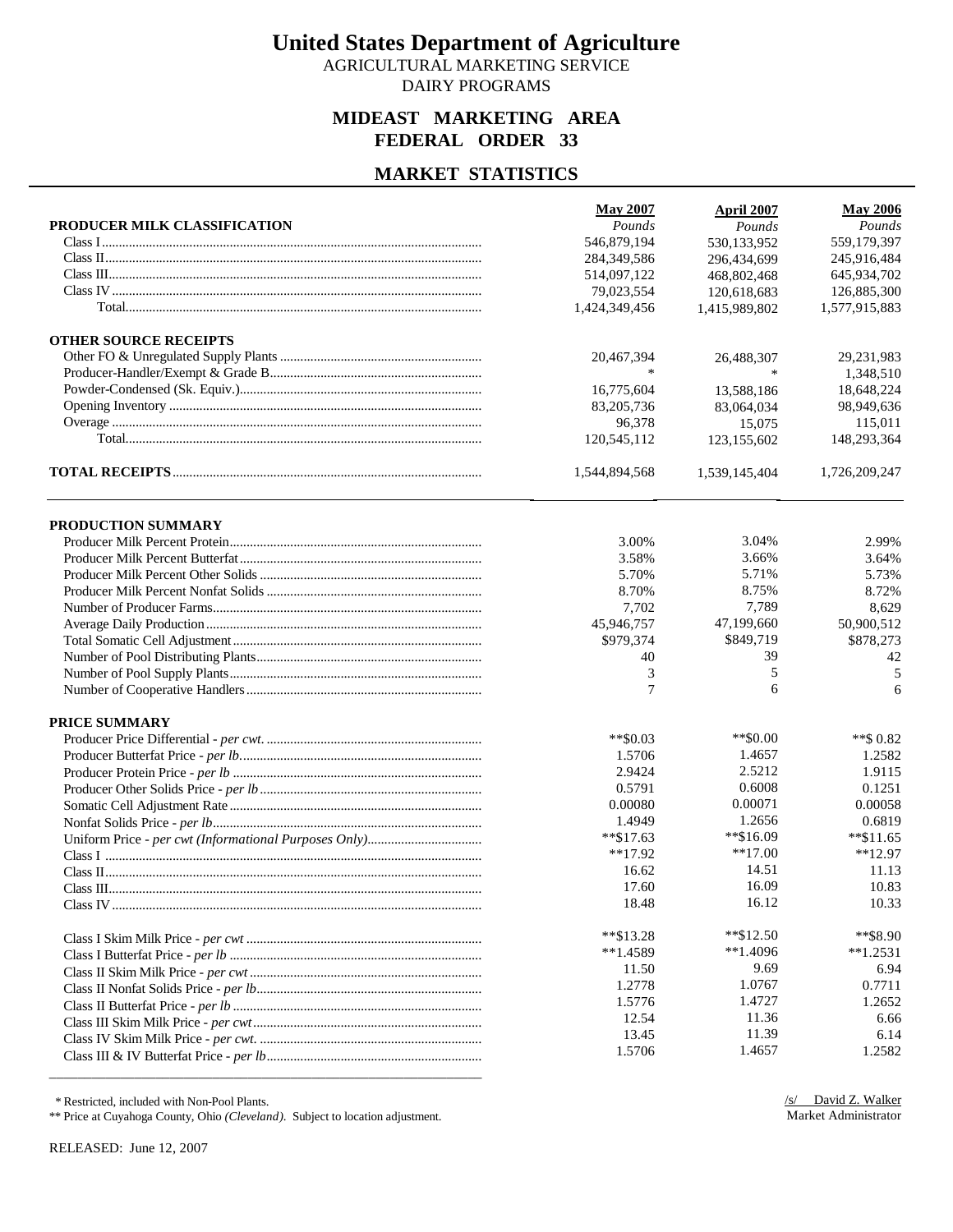AGRICULTURAL MARKETING SERVICE DAIRY PROGRAMS

### **MIDEAST MARKETING AREA FEDERAL ORDER 33**

### **MARKET STATISTICS**

| PRODUCER MILK CLASSIFICATION<br>Pounds<br>Pounds<br>Pounds<br>505,810,075<br>492.901.245<br>546,879,194<br>300,019,350<br>257,354,062<br>284,349,586<br>624,719,977<br>429,264,540<br>514,097,122<br>90,799,897<br>112,911,462<br>79,023,554<br>1,312,985,032<br>1,500,795,576<br>1,424,349,456<br><b>OTHER SOURCE RECEIPTS</b><br>14,848,477<br>23,339,264<br>20,467,394<br>$\ast$<br>14,346,361<br>16,775,604<br>20,721,695<br>82,533,817<br>80,720,756<br>83,205,736<br>491,233<br>96,378<br>21,517<br>126,616,293<br>110,406,827<br>120,545,112<br>1,423,391,859<br>1,544,894,568<br>1,627,411,869<br>PRODUCTION SUMMARY<br>3.00%<br>2.97%<br>2.96%<br>3.58%<br>3.53%<br>3.59%<br>5.70%<br>5.71%<br>5.71%<br>8.70%<br>8.68%<br>8.67%<br>7,702<br>7.662<br>8,612<br>43,766,168<br>45,946,757<br>50,026,519<br>\$827,869<br>\$979,374<br>\$660,861<br>40<br>38<br>41<br>3<br>4<br>5<br>7<br>7<br>6<br>PRICE SUMMARY<br>$*$ \$0.03<br>$**$(0.26)$<br>$**$ \$ 0.45<br>1.5706<br>1.2436<br>1.6457<br>2.9424<br>2.0790<br>3.7059<br>0.5791<br>0.5831<br>0.1255<br>0.00080<br>0.00061<br>0.00093<br>1.4949<br>1.7268<br>0.6753<br>**\$19.91<br>$*$ \$17.63<br>$*$ \$11.74<br>$*12.75$<br>$**19.84$<br>$**17.92$<br>16.62<br>18.89<br>11.00<br>17.60<br>11.29<br>20.17<br>18.48<br>10.22<br>20.76<br>$*$ $$13.28$<br>$*$ $$8.57$<br>$*$ $$14.88$<br>$*1.4589$<br>$**1.5666$<br>$*1.2810$<br>11.50<br>13.58<br>6.86<br>1.2778<br>1.5089<br>0.7622<br>1.5776<br>1.6527<br>1.2506<br>12.54<br>14.93<br>7.19<br>13.45<br>6.08<br>15.54<br>1.5706<br>1.6457<br>1.2436 | <b>June 2007</b> | <b>May 2007</b> | <b>June 2006</b> |
|--------------------------------------------------------------------------------------------------------------------------------------------------------------------------------------------------------------------------------------------------------------------------------------------------------------------------------------------------------------------------------------------------------------------------------------------------------------------------------------------------------------------------------------------------------------------------------------------------------------------------------------------------------------------------------------------------------------------------------------------------------------------------------------------------------------------------------------------------------------------------------------------------------------------------------------------------------------------------------------------------------------------------------------------------------------------------------------------------------------------------------------------------------------------------------------------------------------------------------------------------------------------------------------------------------------------------------------------------------------------------------------------------------------------------------------------------------------------------------------------------------------------------------------------------------------|------------------|-----------------|------------------|
|                                                                                                                                                                                                                                                                                                                                                                                                                                                                                                                                                                                                                                                                                                                                                                                                                                                                                                                                                                                                                                                                                                                                                                                                                                                                                                                                                                                                                                                                                                                                                              |                  |                 |                  |
|                                                                                                                                                                                                                                                                                                                                                                                                                                                                                                                                                                                                                                                                                                                                                                                                                                                                                                                                                                                                                                                                                                                                                                                                                                                                                                                                                                                                                                                                                                                                                              |                  |                 |                  |
|                                                                                                                                                                                                                                                                                                                                                                                                                                                                                                                                                                                                                                                                                                                                                                                                                                                                                                                                                                                                                                                                                                                                                                                                                                                                                                                                                                                                                                                                                                                                                              |                  |                 |                  |
|                                                                                                                                                                                                                                                                                                                                                                                                                                                                                                                                                                                                                                                                                                                                                                                                                                                                                                                                                                                                                                                                                                                                                                                                                                                                                                                                                                                                                                                                                                                                                              |                  |                 |                  |
|                                                                                                                                                                                                                                                                                                                                                                                                                                                                                                                                                                                                                                                                                                                                                                                                                                                                                                                                                                                                                                                                                                                                                                                                                                                                                                                                                                                                                                                                                                                                                              |                  |                 |                  |
|                                                                                                                                                                                                                                                                                                                                                                                                                                                                                                                                                                                                                                                                                                                                                                                                                                                                                                                                                                                                                                                                                                                                                                                                                                                                                                                                                                                                                                                                                                                                                              |                  |                 |                  |
|                                                                                                                                                                                                                                                                                                                                                                                                                                                                                                                                                                                                                                                                                                                                                                                                                                                                                                                                                                                                                                                                                                                                                                                                                                                                                                                                                                                                                                                                                                                                                              |                  |                 |                  |
|                                                                                                                                                                                                                                                                                                                                                                                                                                                                                                                                                                                                                                                                                                                                                                                                                                                                                                                                                                                                                                                                                                                                                                                                                                                                                                                                                                                                                                                                                                                                                              |                  |                 |                  |
|                                                                                                                                                                                                                                                                                                                                                                                                                                                                                                                                                                                                                                                                                                                                                                                                                                                                                                                                                                                                                                                                                                                                                                                                                                                                                                                                                                                                                                                                                                                                                              |                  |                 |                  |
|                                                                                                                                                                                                                                                                                                                                                                                                                                                                                                                                                                                                                                                                                                                                                                                                                                                                                                                                                                                                                                                                                                                                                                                                                                                                                                                                                                                                                                                                                                                                                              |                  |                 |                  |
|                                                                                                                                                                                                                                                                                                                                                                                                                                                                                                                                                                                                                                                                                                                                                                                                                                                                                                                                                                                                                                                                                                                                                                                                                                                                                                                                                                                                                                                                                                                                                              |                  |                 |                  |
|                                                                                                                                                                                                                                                                                                                                                                                                                                                                                                                                                                                                                                                                                                                                                                                                                                                                                                                                                                                                                                                                                                                                                                                                                                                                                                                                                                                                                                                                                                                                                              |                  |                 |                  |
|                                                                                                                                                                                                                                                                                                                                                                                                                                                                                                                                                                                                                                                                                                                                                                                                                                                                                                                                                                                                                                                                                                                                                                                                                                                                                                                                                                                                                                                                                                                                                              |                  |                 |                  |
|                                                                                                                                                                                                                                                                                                                                                                                                                                                                                                                                                                                                                                                                                                                                                                                                                                                                                                                                                                                                                                                                                                                                                                                                                                                                                                                                                                                                                                                                                                                                                              |                  |                 |                  |
|                                                                                                                                                                                                                                                                                                                                                                                                                                                                                                                                                                                                                                                                                                                                                                                                                                                                                                                                                                                                                                                                                                                                                                                                                                                                                                                                                                                                                                                                                                                                                              |                  |                 |                  |
|                                                                                                                                                                                                                                                                                                                                                                                                                                                                                                                                                                                                                                                                                                                                                                                                                                                                                                                                                                                                                                                                                                                                                                                                                                                                                                                                                                                                                                                                                                                                                              |                  |                 |                  |
|                                                                                                                                                                                                                                                                                                                                                                                                                                                                                                                                                                                                                                                                                                                                                                                                                                                                                                                                                                                                                                                                                                                                                                                                                                                                                                                                                                                                                                                                                                                                                              |                  |                 |                  |
|                                                                                                                                                                                                                                                                                                                                                                                                                                                                                                                                                                                                                                                                                                                                                                                                                                                                                                                                                                                                                                                                                                                                                                                                                                                                                                                                                                                                                                                                                                                                                              |                  |                 |                  |
|                                                                                                                                                                                                                                                                                                                                                                                                                                                                                                                                                                                                                                                                                                                                                                                                                                                                                                                                                                                                                                                                                                                                                                                                                                                                                                                                                                                                                                                                                                                                                              |                  |                 |                  |
|                                                                                                                                                                                                                                                                                                                                                                                                                                                                                                                                                                                                                                                                                                                                                                                                                                                                                                                                                                                                                                                                                                                                                                                                                                                                                                                                                                                                                                                                                                                                                              |                  |                 |                  |
|                                                                                                                                                                                                                                                                                                                                                                                                                                                                                                                                                                                                                                                                                                                                                                                                                                                                                                                                                                                                                                                                                                                                                                                                                                                                                                                                                                                                                                                                                                                                                              |                  |                 |                  |
|                                                                                                                                                                                                                                                                                                                                                                                                                                                                                                                                                                                                                                                                                                                                                                                                                                                                                                                                                                                                                                                                                                                                                                                                                                                                                                                                                                                                                                                                                                                                                              |                  |                 |                  |
|                                                                                                                                                                                                                                                                                                                                                                                                                                                                                                                                                                                                                                                                                                                                                                                                                                                                                                                                                                                                                                                                                                                                                                                                                                                                                                                                                                                                                                                                                                                                                              |                  |                 |                  |
|                                                                                                                                                                                                                                                                                                                                                                                                                                                                                                                                                                                                                                                                                                                                                                                                                                                                                                                                                                                                                                                                                                                                                                                                                                                                                                                                                                                                                                                                                                                                                              |                  |                 |                  |
|                                                                                                                                                                                                                                                                                                                                                                                                                                                                                                                                                                                                                                                                                                                                                                                                                                                                                                                                                                                                                                                                                                                                                                                                                                                                                                                                                                                                                                                                                                                                                              |                  |                 |                  |
|                                                                                                                                                                                                                                                                                                                                                                                                                                                                                                                                                                                                                                                                                                                                                                                                                                                                                                                                                                                                                                                                                                                                                                                                                                                                                                                                                                                                                                                                                                                                                              |                  |                 |                  |
|                                                                                                                                                                                                                                                                                                                                                                                                                                                                                                                                                                                                                                                                                                                                                                                                                                                                                                                                                                                                                                                                                                                                                                                                                                                                                                                                                                                                                                                                                                                                                              |                  |                 |                  |
|                                                                                                                                                                                                                                                                                                                                                                                                                                                                                                                                                                                                                                                                                                                                                                                                                                                                                                                                                                                                                                                                                                                                                                                                                                                                                                                                                                                                                                                                                                                                                              |                  |                 |                  |
|                                                                                                                                                                                                                                                                                                                                                                                                                                                                                                                                                                                                                                                                                                                                                                                                                                                                                                                                                                                                                                                                                                                                                                                                                                                                                                                                                                                                                                                                                                                                                              |                  |                 |                  |
|                                                                                                                                                                                                                                                                                                                                                                                                                                                                                                                                                                                                                                                                                                                                                                                                                                                                                                                                                                                                                                                                                                                                                                                                                                                                                                                                                                                                                                                                                                                                                              |                  |                 |                  |
|                                                                                                                                                                                                                                                                                                                                                                                                                                                                                                                                                                                                                                                                                                                                                                                                                                                                                                                                                                                                                                                                                                                                                                                                                                                                                                                                                                                                                                                                                                                                                              |                  |                 |                  |
|                                                                                                                                                                                                                                                                                                                                                                                                                                                                                                                                                                                                                                                                                                                                                                                                                                                                                                                                                                                                                                                                                                                                                                                                                                                                                                                                                                                                                                                                                                                                                              |                  |                 |                  |
|                                                                                                                                                                                                                                                                                                                                                                                                                                                                                                                                                                                                                                                                                                                                                                                                                                                                                                                                                                                                                                                                                                                                                                                                                                                                                                                                                                                                                                                                                                                                                              |                  |                 |                  |
|                                                                                                                                                                                                                                                                                                                                                                                                                                                                                                                                                                                                                                                                                                                                                                                                                                                                                                                                                                                                                                                                                                                                                                                                                                                                                                                                                                                                                                                                                                                                                              |                  |                 |                  |
|                                                                                                                                                                                                                                                                                                                                                                                                                                                                                                                                                                                                                                                                                                                                                                                                                                                                                                                                                                                                                                                                                                                                                                                                                                                                                                                                                                                                                                                                                                                                                              |                  |                 |                  |
|                                                                                                                                                                                                                                                                                                                                                                                                                                                                                                                                                                                                                                                                                                                                                                                                                                                                                                                                                                                                                                                                                                                                                                                                                                                                                                                                                                                                                                                                                                                                                              |                  |                 |                  |
|                                                                                                                                                                                                                                                                                                                                                                                                                                                                                                                                                                                                                                                                                                                                                                                                                                                                                                                                                                                                                                                                                                                                                                                                                                                                                                                                                                                                                                                                                                                                                              |                  |                 |                  |
|                                                                                                                                                                                                                                                                                                                                                                                                                                                                                                                                                                                                                                                                                                                                                                                                                                                                                                                                                                                                                                                                                                                                                                                                                                                                                                                                                                                                                                                                                                                                                              |                  |                 |                  |
|                                                                                                                                                                                                                                                                                                                                                                                                                                                                                                                                                                                                                                                                                                                                                                                                                                                                                                                                                                                                                                                                                                                                                                                                                                                                                                                                                                                                                                                                                                                                                              |                  |                 |                  |
|                                                                                                                                                                                                                                                                                                                                                                                                                                                                                                                                                                                                                                                                                                                                                                                                                                                                                                                                                                                                                                                                                                                                                                                                                                                                                                                                                                                                                                                                                                                                                              |                  |                 |                  |
|                                                                                                                                                                                                                                                                                                                                                                                                                                                                                                                                                                                                                                                                                                                                                                                                                                                                                                                                                                                                                                                                                                                                                                                                                                                                                                                                                                                                                                                                                                                                                              |                  |                 |                  |
|                                                                                                                                                                                                                                                                                                                                                                                                                                                                                                                                                                                                                                                                                                                                                                                                                                                                                                                                                                                                                                                                                                                                                                                                                                                                                                                                                                                                                                                                                                                                                              |                  |                 |                  |
|                                                                                                                                                                                                                                                                                                                                                                                                                                                                                                                                                                                                                                                                                                                                                                                                                                                                                                                                                                                                                                                                                                                                                                                                                                                                                                                                                                                                                                                                                                                                                              |                  |                 |                  |
|                                                                                                                                                                                                                                                                                                                                                                                                                                                                                                                                                                                                                                                                                                                                                                                                                                                                                                                                                                                                                                                                                                                                                                                                                                                                                                                                                                                                                                                                                                                                                              |                  |                 |                  |
|                                                                                                                                                                                                                                                                                                                                                                                                                                                                                                                                                                                                                                                                                                                                                                                                                                                                                                                                                                                                                                                                                                                                                                                                                                                                                                                                                                                                                                                                                                                                                              |                  |                 |                  |

\* Restricted, included with Non-Pool Plants.

\*\* Price at Cuyahoga County, Ohio *(Cleveland)*. Subject to location adjustment.

RELEASED: July 11, 2007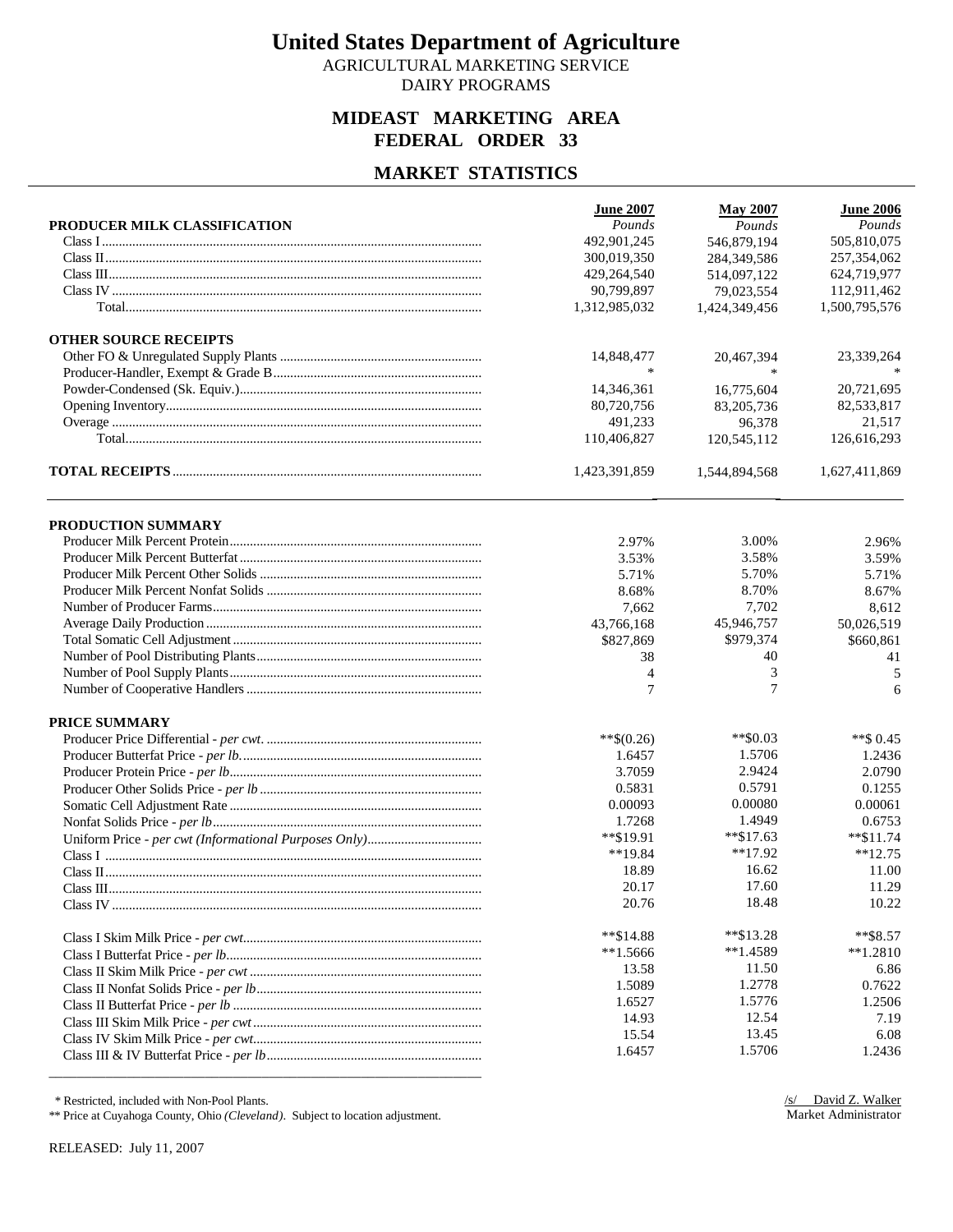AGRICULTURAL MARKETING SERVICE DAIRY PROGRAMS

### **MIDEAST MARKETING AREA FEDERAL ORDER 33**

### **MARKET STATISTICS**

|                              | <b>July 2007</b> | <b>June 2007</b>        | <b>July 2006</b> |
|------------------------------|------------------|-------------------------|------------------|
| PRODUCER MILK CLASSIFICATION | Pounds           | Pounds                  | Pounds           |
|                              | 498,402,844      | 492,901,245             | 499,916,830      |
|                              | 281,566,141      | 300,019,350             | 262,830,106      |
|                              | 558,322,916      | 429,264,540             | 606,109,343      |
|                              | 129,309,701      | 90,799,897              | 132,876,247      |
|                              | 1,467,601,602    | 1,312,985,032           | 1,501,732,526    |
| <b>OTHER SOURCE RECEIPTS</b> |                  |                         |                  |
|                              | 27,530,465       | 14,848,477              | 15,365,195       |
|                              | $\ast$           |                         | 1,213,350        |
|                              | 13,213,542       | 14,346,361              | 19,975,067       |
|                              | 73,927,413       | 80,720,756              | 70,149,317       |
|                              | 1,989            | 491,233                 | 618,182          |
|                              | 114,673,409      | 110,406,827             | 107,321,111      |
|                              | 1,582,275,011    | 1,423,391,859           | 1,609,053,637    |
|                              |                  |                         |                  |
| PRODUCTION SUMMARY           | 2.96%            |                         | 2.94%            |
|                              | 3.53%            | 2.97%<br>3.53%          | 3.56%            |
|                              | 5.72%            |                         | 5.70%            |
|                              | 8.68%            | 5.71%                   | 8.64%            |
|                              | 7,604            | 8.68%                   | 8,472            |
|                              | 47,341,987       | 7,662                   | 48,442,985       |
|                              | \$798,336        | 43,766,168<br>\$827,869 | \$386,484        |
|                              | 39               | 38                      | 41               |
|                              | 5                | $\overline{4}$          | 5                |
|                              | 7                | $\tau$                  | 5                |
|                              |                  |                         |                  |
| PRICE SUMMARY                | ** \$0.59        | **\$ $(0.26)$           | $**$ \$ 0.82     |
|                              | 1.6110           | 1.6457                  | 1.2228           |
|                              | 4.2068           | 3.7059                  | 1.9807           |
|                              | 0.5534           | 0.5831                  | 0.1257           |
|                              | 0.00100          | 0.00093                 | 0.00059          |
|                              | 1.8424           | 1.7268                  | 0.6831           |
|                              | $*$ $$21.97$     | **\$19.91               | $*$ \$11.74      |
|                              | $*22.91$         | $**19.84$               | $**13.34$        |
|                              | 21.40            | 18.89                   | 10.83            |
|                              | 21.38            | 20.17                   | 10.92            |
|                              | 21.64            | 20.76                   | 10.21            |
|                              |                  |                         |                  |
|                              | $*$ \$17.61      | **\$14.88               | $*$ \$9.24       |
|                              | $**1.6908$       | $*1.5666$               | $*1.2630$        |
|                              | 16.31            | 13.58                   | 6.76             |
|                              | 1.8122           | 1.5089                  | 0.7511           |
|                              | 1.6180           | 1.6527                  | 1.2298           |
|                              | 16.31            | 14.93                   | 6.88             |
|                              | 16.58            | 15.54                   | 6.15             |
|                              | 1.6110           | 1.6457                  | 1.2228           |
|                              |                  |                         |                  |

/s/ David Z. Walker Market Administrator

\* Restricted, included with Non-Pool Plants.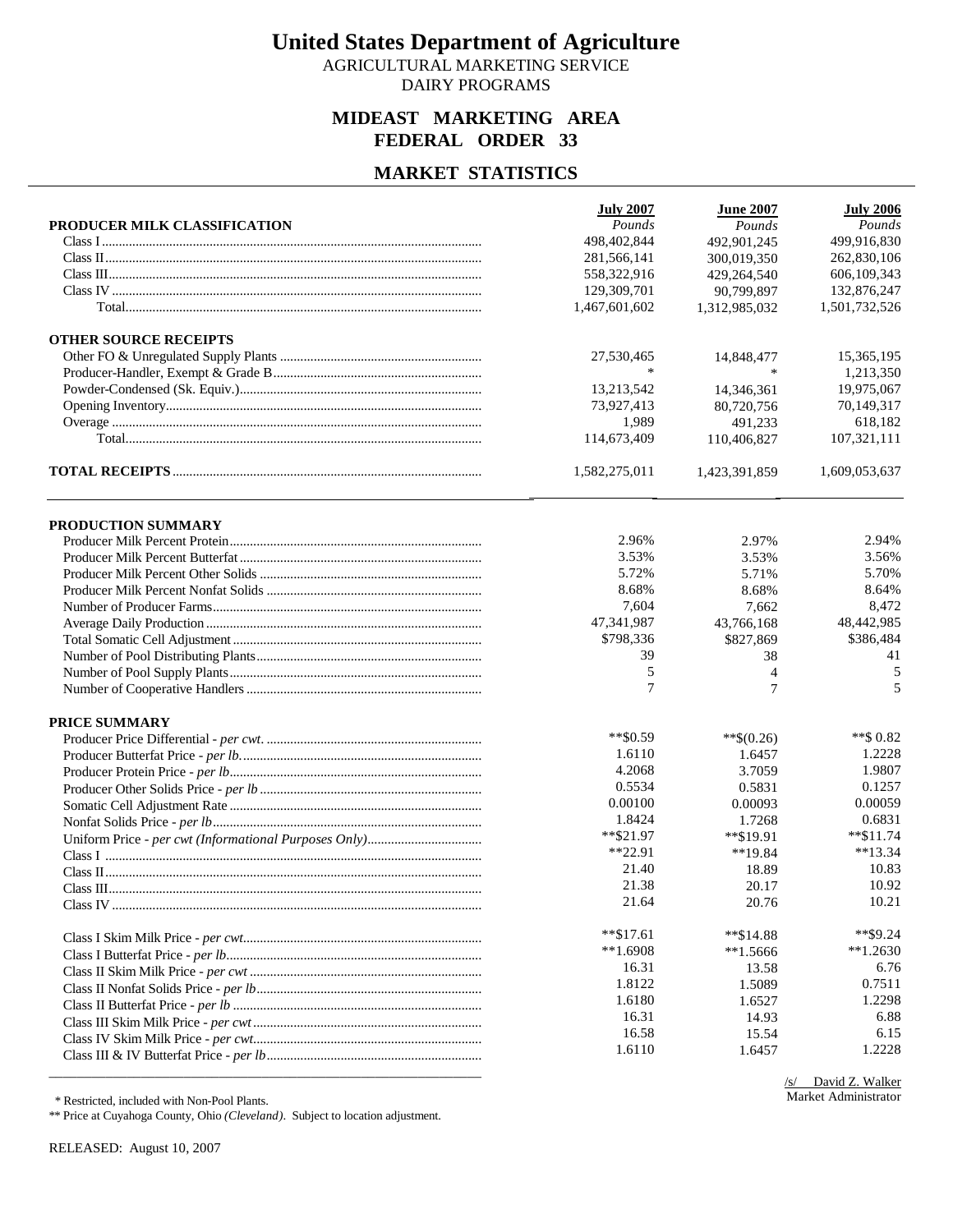AGRICULTURAL MARKETING SERVICE DAIRY PROGRAMS

### **MIDEAST MARKETING AREA FEDERAL ORDER 33**

### **MARKET STATISTICS**

|                              | <b>August 2007</b> | <b>July 2007</b>    | <b>August 2006</b> |
|------------------------------|--------------------|---------------------|--------------------|
| PRODUCER MILK CLASSIFICATION | Pounds             | Pounds              | Pounds             |
|                              | 556,449,207        | 498,402,844         | 557,217,052        |
|                              | 197,240,547        | 281,566,141         | 276, 427, 167      |
|                              | 423,777,046        | 558,322,916         | 461,556,647        |
|                              | 69, 361, 685       | 129,309,701         | 64,984,090         |
|                              | 1,246,828,485      | 1,467,601,602       | 1,360,184,956      |
| <b>OTHER SOURCE RECEIPTS</b> |                    |                     |                    |
|                              | 26,533,640         | 27,530,465          | 24, 131, 391       |
|                              | 1,060,711          | $\ast$              | 1,174,680          |
|                              | 16,187,256         | 13,213,542          | 20,999,389         |
|                              | 80,985,617         | 73,927,413          | 78,845,814         |
|                              | 131,688            | 1,989               | 10,385             |
|                              | 124,898,912        | 114,673,409         | 125,161,659        |
|                              | 1,371,727,397      | 1,582,275,011       | 1,485,346,615      |
|                              |                    |                     |                    |
| <b>PRODUCTION SUMMARY</b>    |                    |                     |                    |
|                              | 2.96%<br>3.55%     | 2.96%               | 2.95%<br>3.56%     |
|                              | 5.72%              | 3.53%               | 5.69%              |
|                              | 8.68%              | 5.72%<br>8.68%      | 8.64%              |
|                              | 8,006              |                     | 8,048              |
|                              | 40,220,274         | 7,604<br>47.341.987 |                    |
|                              |                    |                     | 43,876,934         |
|                              | \$409,995<br>39    | \$798,336           | \$140,113<br>41    |
|                              | 6                  | 39                  |                    |
|                              | 8                  | 5<br>7              | 6<br>5             |
|                              |                    |                     |                    |
| PRICE SUMMARY                |                    |                     |                    |
|                              | $*$ $$2.36$        | $*$ \$0.59          | **\$ $0.92$        |
|                              | 1.5872             | 1.6110              | 1.3008             |
|                              | 3.9412             | 4.2068              | 1.9050             |
|                              | 0.4368             | 0.5534              | 0.1416             |
|                              | 0.00096            | 0.00100             | 0.00059            |
|                              | 1.8785             | 1.8424              | 0.7013             |
|                              | ** \$22.19         | $*$ \$21.97         | **\$11.98          |
|                              | $**23.76$          | $*22.91$            | $**12.97$          |
|                              | 22.41              | 21.40               | 11.16              |
|                              | 19.83              | 21.38               | 11.06              |
|                              | 21.87              | 21.64               | 10.64              |
|                              | $*$ $$18.74$       | $*$ \$17.61         | **\$8.96           |
|                              | $**1.6210$         | $**1.6908$          | $*1.2354$          |
|                              | 17.44              | 16.31               | 6.82               |
|                              | 1.9378             | 1.8122              | 0.7578             |
|                              | 1.5942             | 1.6180              | 1.3078             |
|                              | 14.79              | 16.31               | 6.74               |
|                              | 16.91              | 16.58               | 6.31               |
|                              | 1.5872             | 1.6110              | 1.3008             |
|                              |                    |                     |                    |

\* Restricted, included with Non-Pool Plants.

\*\* Price at Cuyahoga County, Ohio *(Cleveland)*. Subject to location adjustment.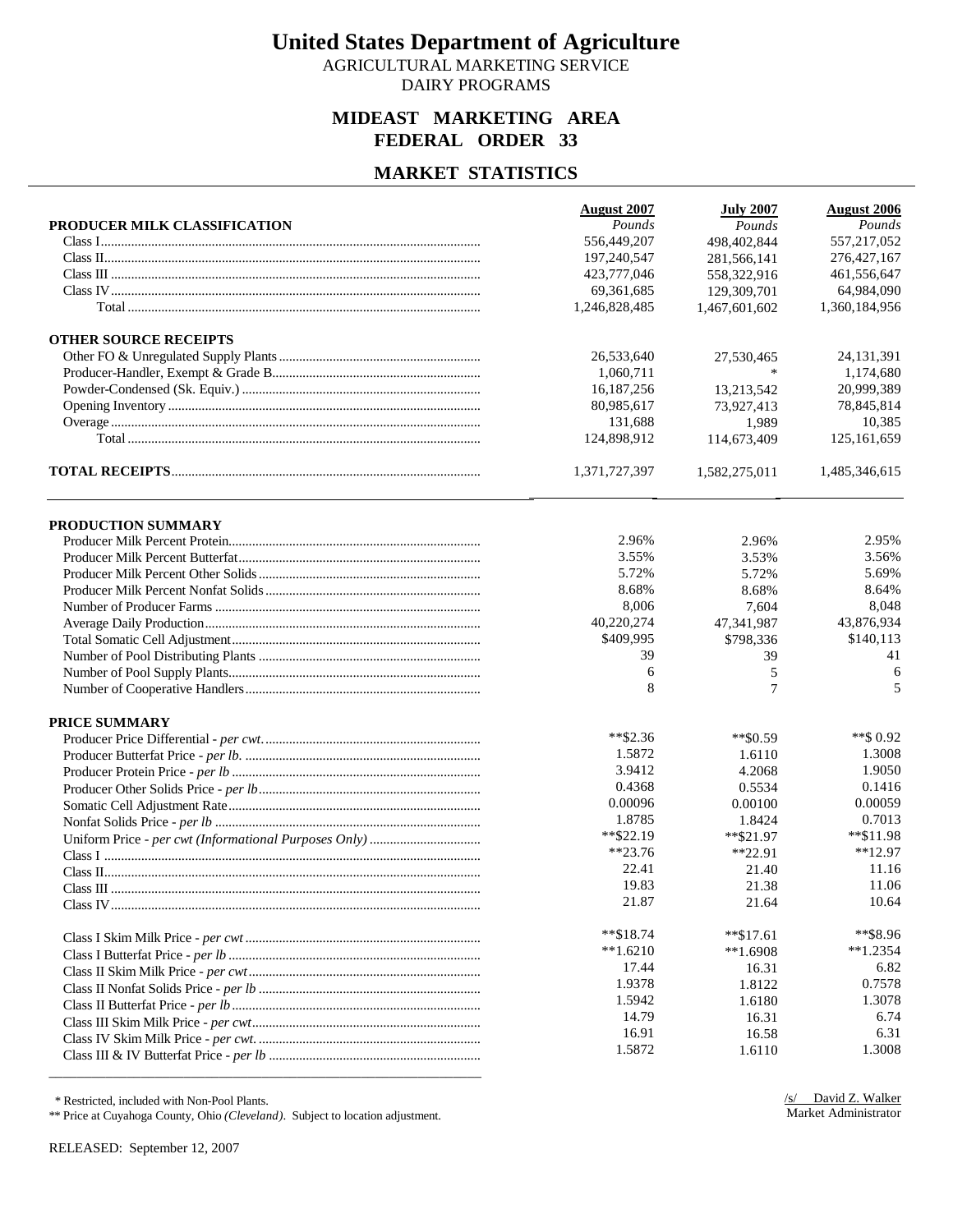AGRICULTURAL MARKETING SERVICE DAIRY PROGRAMS

### **MIDEAST MARKETING AREA FEDERAL ORDER 33**

### **MARKET STATISTICS**

|                              | September 2007 | <b>August 2007</b> | September 2006 |
|------------------------------|----------------|--------------------|----------------|
| PRODUCER MILK CLASSIFICATION | Pounds         | Pounds             | Pounds         |
|                              | 532,172,658    | 556,449,207        | 578,526,999    |
|                              | 207,887,864    | 197.240.547        | 249,531,029    |
|                              | 469,530,011    | 423,777,046        | 350,733,233    |
|                              | 95,804,737     | 69,361,685         | 80,872,608     |
|                              | 1,305,395,270  | 1,246,828,485      | 1,259,663,869  |
| <b>OTHER SOURCE RECEIPTS</b> |                |                    |                |
|                              | 21,896,329     | 26,533,640         | 23,851,777     |
|                              | 1,098,873      | 1.060.711          | 993,084        |
|                              | 12,885,908     | 16,187,256         | 15,744,209     |
|                              | 71,449,881     | 80,985,617         | 78,926,803     |
|                              | 491,182        | 131,688            | 259,376        |
|                              | 107,822,173    | 124,898,912        | 119,775,249    |
|                              | 1,413,217,443  | 1,371,727,397      | 1,379,439,118  |
|                              |                |                    |                |
| PRODUCTION SUMMARY           |                |                    |                |
|                              | 3.03%          | 2.96%              | 3.05%          |
|                              | 3.60%          | 3.55%              | 3.66%          |
|                              | 5.72%          | 5.72%              | 5.69%          |
|                              | 8.75%          | 8.68%              | 8.74%          |
|                              | 8,011          | 8,006              | 8,065          |
|                              | 43,513,176     | 40,220,274         | 41,988,796     |
|                              | \$590,756      | \$409,995          | \$319,470      |
|                              | 39             | 39                 | 41             |
|                              | 6              | 6                  | 6              |
|                              | 8              | 8                  | 6              |
| PRICE SUMMARY                |                |                    |                |
|                              | $*$ $$1.87$    | $*$ \$2.36         | $**$ \$ 0.11   |
|                              | 1.5101         | 1.5872             | 1.4191         |
|                              | 4.3929         | 3.9412             | 2.1346         |
|                              | 0.2890         | 0.4368             | 0.1649         |
|                              | 0.00101        | 0.00096            | 0.00065        |
|                              | 1.8797         | 1.8785             | 0.7066         |
|                              | **\$21.94      | $*$ \$22.19        | $*$ \$12.40    |
|                              | $**23.91$      | $**23.76$          | $**12.85$      |
|                              | 22.16          | 22.41              | 11.74          |
|                              | 20.07          | 19.83              | 12.29          |
|                              | 21.61          | 21.87              | 11.10          |
|                              | $*$ $$18.76$   | $*$ $$18.74$       | $*$ \$8.64     |
|                              | $**1.6582$     | $*1.6210$          | $*1.2903$      |
|                              | 17.46          | 17.44              | 6.99           |
|                              | 1.9400         | 1.9378             | 0.7767         |
|                              | 1.5171         | 1.5942             | 1.4261         |
|                              | 15.32          | 14.79              | 7.59           |
|                              | 16.92          | 16.91              | 6.36           |
|                              | 1.5101         | 1.5872             | 1.4191         |

\* Restricted, included with Non-Pool Plants.

\*\* Price at Cuyahoga County, Ohio *(Cleveland)*. Subject to location adjustment.

\_\_\_\_\_\_\_\_\_\_\_\_\_\_\_\_\_\_\_\_\_\_\_\_\_\_\_\_\_\_\_\_\_\_\_\_\_\_\_\_\_\_\_\_\_\_\_\_\_\_\_\_\_\_\_\_\_\_\_\_\_

RELEASED: October 10, 2007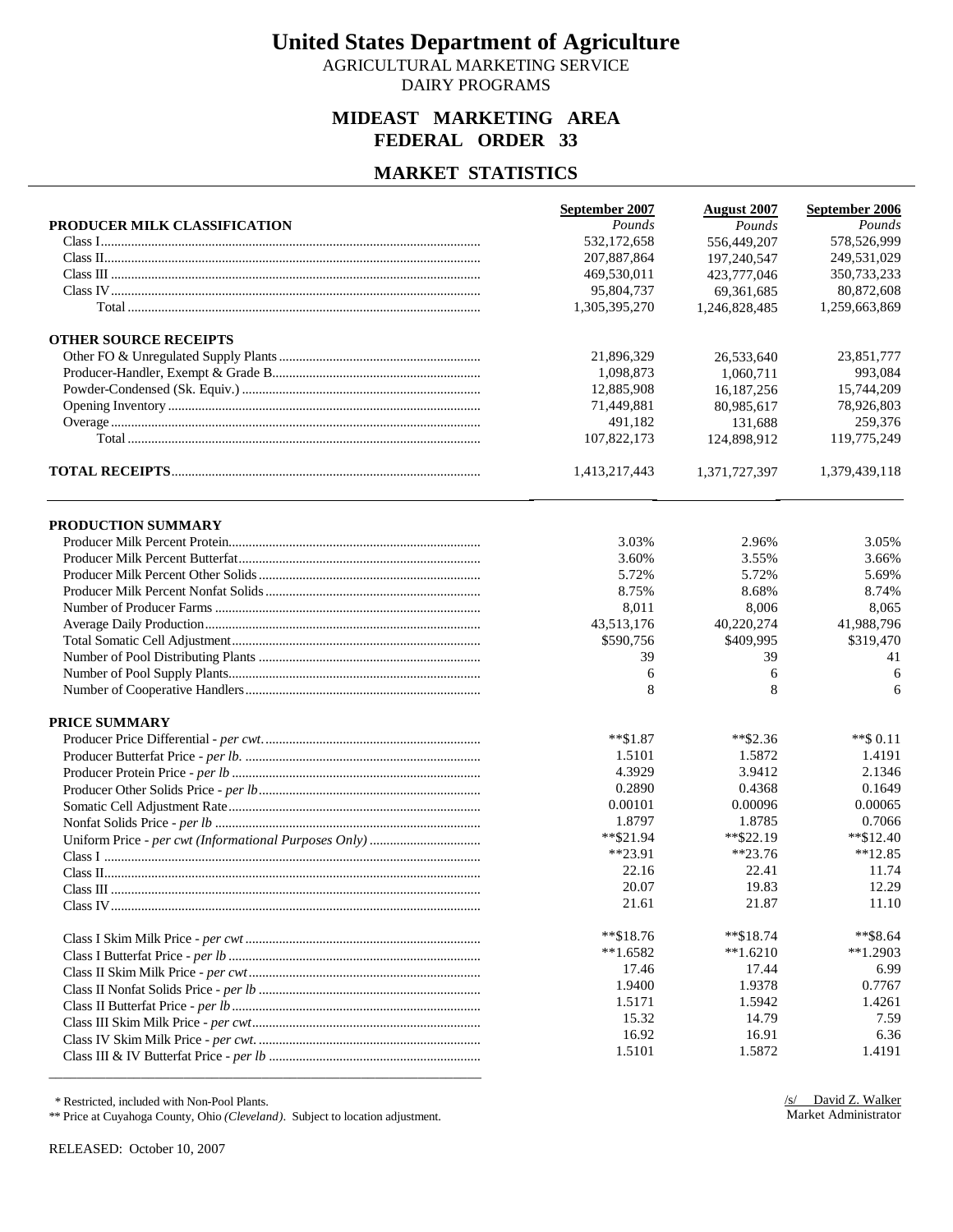AGRICULTURAL MARKETING SERVICE DAIRY PROGRAMS

# **MIDEAST MARKETING AREA FEDERAL ORDER 33**

### **MARKET STATISTICS**

| October 2007<br>October 2006<br>September 2007<br>PRODUCER MILK CLASSIFICATION<br>Pounds<br>Pounds<br>Pounds<br>571,895,598<br>582,334,073<br>532,172,658<br>162,752,022<br>240,556,331<br>207,887,864<br>458,739,111<br>470,670,612<br>469,530,011<br>60,756,714<br>77,609,934<br>95,804,737<br>1,276,513,421<br>1,348,800,974<br>1,305,395,270<br><b>OTHER SOURCE RECEIPTS</b><br>25,702,222<br>29,431,437<br>21,896,329<br>$\ast$<br>972,373<br>1,098,873<br>12,815,522<br>13,528,740<br>12,885,908<br>91,248,941<br>77,372,971<br>71,449,881<br>645,395<br>80,141<br>491,182<br>130,560,044<br>121,237,698<br>107,822,173<br>1,470,038,672<br>1,407,073,465<br>1,413,217,443<br><b>PRODUCTION SUMMARY</b><br>3.03%<br>3.09%<br>3.12%<br>3.70%<br>3.60%<br>3.78%<br>5.70%<br>5.72%<br>5.70%<br>8.79%<br>8.75%<br>8.82%<br>7,979<br>8,011<br>7,996<br>41,177,852<br>43,513,176<br>43,509,709<br>\$846,190<br>\$595,875<br>\$590,756<br>39<br>39<br>42<br>6<br>6<br>6<br>7<br>8<br>PRICE SUMMARY<br>$*$ $$2.43$<br>$**\$1.87$<br>**\$ 0.59<br>1.4092<br>1.5101<br>1.4149<br>4.3929<br>2.0775<br>4.1695<br>0.2026<br>0.2286<br>0.2890<br>0.00064<br>0.00096<br>0.00101<br>1.8855<br>1.8797<br>0.7551 |
|------------------------------------------------------------------------------------------------------------------------------------------------------------------------------------------------------------------------------------------------------------------------------------------------------------------------------------------------------------------------------------------------------------------------------------------------------------------------------------------------------------------------------------------------------------------------------------------------------------------------------------------------------------------------------------------------------------------------------------------------------------------------------------------------------------------------------------------------------------------------------------------------------------------------------------------------------------------------------------------------------------------------------------------------------------------------------------------------------------------------------------------------------------------------------------------------------|
|                                                                                                                                                                                                                                                                                                                                                                                                                                                                                                                                                                                                                                                                                                                                                                                                                                                                                                                                                                                                                                                                                                                                                                                                      |
|                                                                                                                                                                                                                                                                                                                                                                                                                                                                                                                                                                                                                                                                                                                                                                                                                                                                                                                                                                                                                                                                                                                                                                                                      |
|                                                                                                                                                                                                                                                                                                                                                                                                                                                                                                                                                                                                                                                                                                                                                                                                                                                                                                                                                                                                                                                                                                                                                                                                      |
|                                                                                                                                                                                                                                                                                                                                                                                                                                                                                                                                                                                                                                                                                                                                                                                                                                                                                                                                                                                                                                                                                                                                                                                                      |
|                                                                                                                                                                                                                                                                                                                                                                                                                                                                                                                                                                                                                                                                                                                                                                                                                                                                                                                                                                                                                                                                                                                                                                                                      |
|                                                                                                                                                                                                                                                                                                                                                                                                                                                                                                                                                                                                                                                                                                                                                                                                                                                                                                                                                                                                                                                                                                                                                                                                      |
|                                                                                                                                                                                                                                                                                                                                                                                                                                                                                                                                                                                                                                                                                                                                                                                                                                                                                                                                                                                                                                                                                                                                                                                                      |
|                                                                                                                                                                                                                                                                                                                                                                                                                                                                                                                                                                                                                                                                                                                                                                                                                                                                                                                                                                                                                                                                                                                                                                                                      |
|                                                                                                                                                                                                                                                                                                                                                                                                                                                                                                                                                                                                                                                                                                                                                                                                                                                                                                                                                                                                                                                                                                                                                                                                      |
|                                                                                                                                                                                                                                                                                                                                                                                                                                                                                                                                                                                                                                                                                                                                                                                                                                                                                                                                                                                                                                                                                                                                                                                                      |
|                                                                                                                                                                                                                                                                                                                                                                                                                                                                                                                                                                                                                                                                                                                                                                                                                                                                                                                                                                                                                                                                                                                                                                                                      |
|                                                                                                                                                                                                                                                                                                                                                                                                                                                                                                                                                                                                                                                                                                                                                                                                                                                                                                                                                                                                                                                                                                                                                                                                      |
|                                                                                                                                                                                                                                                                                                                                                                                                                                                                                                                                                                                                                                                                                                                                                                                                                                                                                                                                                                                                                                                                                                                                                                                                      |
|                                                                                                                                                                                                                                                                                                                                                                                                                                                                                                                                                                                                                                                                                                                                                                                                                                                                                                                                                                                                                                                                                                                                                                                                      |
|                                                                                                                                                                                                                                                                                                                                                                                                                                                                                                                                                                                                                                                                                                                                                                                                                                                                                                                                                                                                                                                                                                                                                                                                      |
|                                                                                                                                                                                                                                                                                                                                                                                                                                                                                                                                                                                                                                                                                                                                                                                                                                                                                                                                                                                                                                                                                                                                                                                                      |
|                                                                                                                                                                                                                                                                                                                                                                                                                                                                                                                                                                                                                                                                                                                                                                                                                                                                                                                                                                                                                                                                                                                                                                                                      |
|                                                                                                                                                                                                                                                                                                                                                                                                                                                                                                                                                                                                                                                                                                                                                                                                                                                                                                                                                                                                                                                                                                                                                                                                      |
|                                                                                                                                                                                                                                                                                                                                                                                                                                                                                                                                                                                                                                                                                                                                                                                                                                                                                                                                                                                                                                                                                                                                                                                                      |
|                                                                                                                                                                                                                                                                                                                                                                                                                                                                                                                                                                                                                                                                                                                                                                                                                                                                                                                                                                                                                                                                                                                                                                                                      |
|                                                                                                                                                                                                                                                                                                                                                                                                                                                                                                                                                                                                                                                                                                                                                                                                                                                                                                                                                                                                                                                                                                                                                                                                      |
|                                                                                                                                                                                                                                                                                                                                                                                                                                                                                                                                                                                                                                                                                                                                                                                                                                                                                                                                                                                                                                                                                                                                                                                                      |
|                                                                                                                                                                                                                                                                                                                                                                                                                                                                                                                                                                                                                                                                                                                                                                                                                                                                                                                                                                                                                                                                                                                                                                                                      |
|                                                                                                                                                                                                                                                                                                                                                                                                                                                                                                                                                                                                                                                                                                                                                                                                                                                                                                                                                                                                                                                                                                                                                                                                      |
|                                                                                                                                                                                                                                                                                                                                                                                                                                                                                                                                                                                                                                                                                                                                                                                                                                                                                                                                                                                                                                                                                                                                                                                                      |
|                                                                                                                                                                                                                                                                                                                                                                                                                                                                                                                                                                                                                                                                                                                                                                                                                                                                                                                                                                                                                                                                                                                                                                                                      |
|                                                                                                                                                                                                                                                                                                                                                                                                                                                                                                                                                                                                                                                                                                                                                                                                                                                                                                                                                                                                                                                                                                                                                                                                      |
|                                                                                                                                                                                                                                                                                                                                                                                                                                                                                                                                                                                                                                                                                                                                                                                                                                                                                                                                                                                                                                                                                                                                                                                                      |
|                                                                                                                                                                                                                                                                                                                                                                                                                                                                                                                                                                                                                                                                                                                                                                                                                                                                                                                                                                                                                                                                                                                                                                                                      |
|                                                                                                                                                                                                                                                                                                                                                                                                                                                                                                                                                                                                                                                                                                                                                                                                                                                                                                                                                                                                                                                                                                                                                                                                      |
|                                                                                                                                                                                                                                                                                                                                                                                                                                                                                                                                                                                                                                                                                                                                                                                                                                                                                                                                                                                                                                                                                                                                                                                                      |
|                                                                                                                                                                                                                                                                                                                                                                                                                                                                                                                                                                                                                                                                                                                                                                                                                                                                                                                                                                                                                                                                                                                                                                                                      |
| $*$ $$21.13$<br>$*$ \$12.91<br>**\$21.94                                                                                                                                                                                                                                                                                                                                                                                                                                                                                                                                                                                                                                                                                                                                                                                                                                                                                                                                                                                                                                                                                                                                                             |
| $**23.59$<br>$*23.91$<br>$**14.42$                                                                                                                                                                                                                                                                                                                                                                                                                                                                                                                                                                                                                                                                                                                                                                                                                                                                                                                                                                                                                                                                                                                                                                   |
| 21.90<br>22.16<br>11.79                                                                                                                                                                                                                                                                                                                                                                                                                                                                                                                                                                                                                                                                                                                                                                                                                                                                                                                                                                                                                                                                                                                                                                              |
| 18.70<br>20.07<br>12.32                                                                                                                                                                                                                                                                                                                                                                                                                                                                                                                                                                                                                                                                                                                                                                                                                                                                                                                                                                                                                                                                                                                                                                              |
| 21.31<br>11.51<br>21.61                                                                                                                                                                                                                                                                                                                                                                                                                                                                                                                                                                                                                                                                                                                                                                                                                                                                                                                                                                                                                                                                                                                                                                              |
| $*$ $$9.72$<br>$*$ $$18.86$<br>$*$ $$18.76$                                                                                                                                                                                                                                                                                                                                                                                                                                                                                                                                                                                                                                                                                                                                                                                                                                                                                                                                                                                                                                                                                                                                                          |
| $**1.5409$<br>$*1.6582$<br>$**1.4407$                                                                                                                                                                                                                                                                                                                                                                                                                                                                                                                                                                                                                                                                                                                                                                                                                                                                                                                                                                                                                                                                                                                                                                |
| 17.56<br>17.46<br>7.06                                                                                                                                                                                                                                                                                                                                                                                                                                                                                                                                                                                                                                                                                                                                                                                                                                                                                                                                                                                                                                                                                                                                                                               |
| 1.9511<br>0.7844<br>1.9400                                                                                                                                                                                                                                                                                                                                                                                                                                                                                                                                                                                                                                                                                                                                                                                                                                                                                                                                                                                                                                                                                                                                                                           |
| 1.4162<br>1.5171<br>1.4219                                                                                                                                                                                                                                                                                                                                                                                                                                                                                                                                                                                                                                                                                                                                                                                                                                                                                                                                                                                                                                                                                                                                                                           |
| 14.27<br>15.32<br>7.64                                                                                                                                                                                                                                                                                                                                                                                                                                                                                                                                                                                                                                                                                                                                                                                                                                                                                                                                                                                                                                                                                                                                                                               |
| 16.92<br>16.97<br>6.80                                                                                                                                                                                                                                                                                                                                                                                                                                                                                                                                                                                                                                                                                                                                                                                                                                                                                                                                                                                                                                                                                                                                                                               |
| 1.4092<br>1.5101<br>1.4149                                                                                                                                                                                                                                                                                                                                                                                                                                                                                                                                                                                                                                                                                                                                                                                                                                                                                                                                                                                                                                                                                                                                                                           |

\* Restricted, included with Non-Pool Plants.

\*\* Price at Cuyahoga County, Ohio *(Cleveland)*. Subject to location adjustment.

RELEASED: November 10, 2007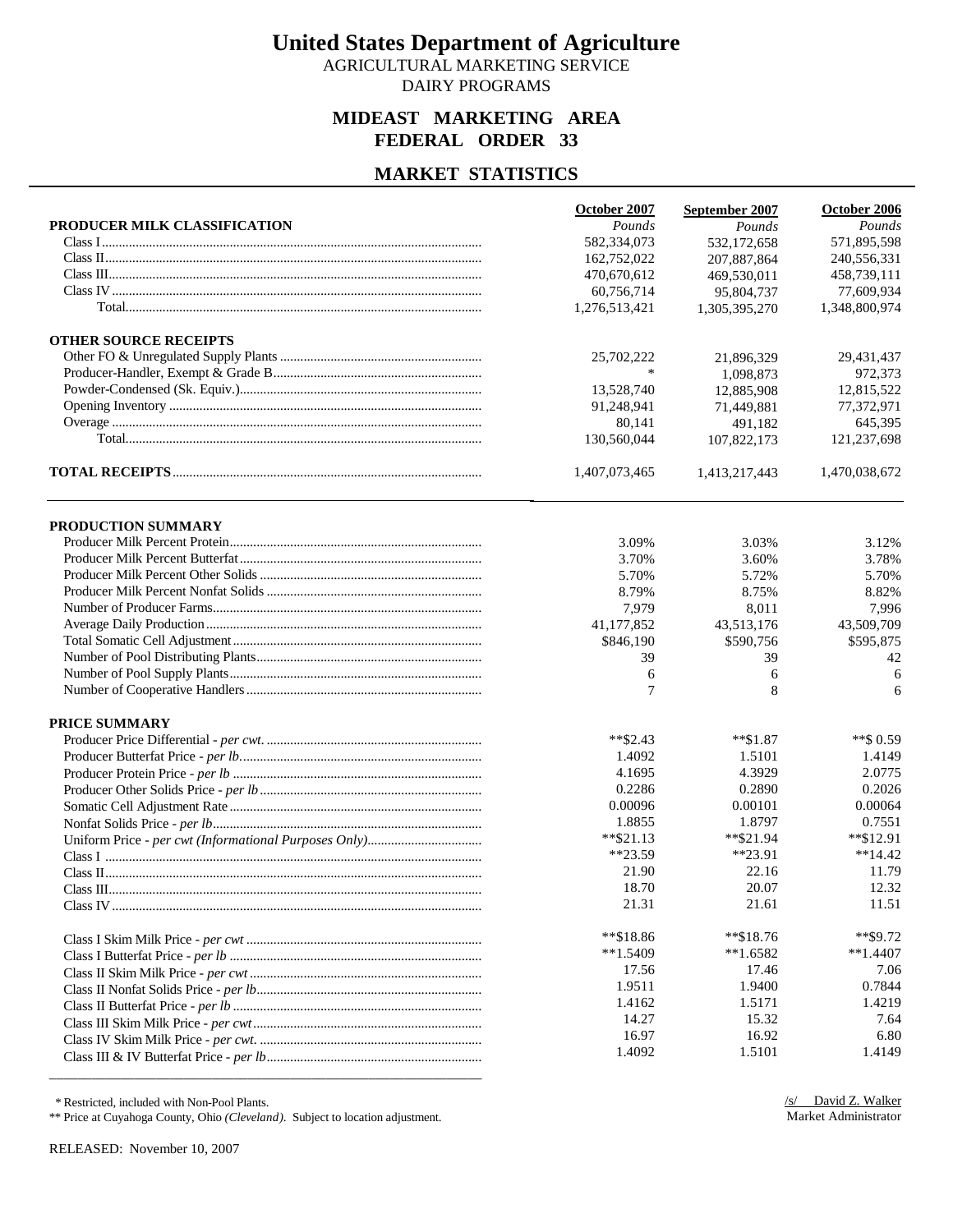AGRICULTURAL MARKETING SERVICE DAIRY PROGRAMS

### **MIDEAST MARKETING AREA FEDERAL ORDER 33**

### **MARKET STATISTICS**

|                              | November 2007 | October 2007  | November 2006 |
|------------------------------|---------------|---------------|---------------|
| PRODUCER MILK CLASSIFICATION | Pounds        | Pounds        | Pounds        |
|                              | 571,301,407   | 582,334,073   | 572,818,594   |
|                              | 137,560,244   | 162,752,022   | 248,910,132   |
|                              | 491,766,660   | 470,670,612   | 426,600,193   |
|                              | 60,583,986    | 60,756,714    | 59,010,016    |
|                              | 1,261,212,297 | 1,276,513,421 | 1,307,338,935 |
| <b>OTHER SOURCE RECEIPTS</b> |               |               |               |
|                              | 35,738,973    | 25,702,222    | 28,682,261    |
|                              | 899,831       |               | 1,110,470     |
|                              | 12,642,465    | 13,528,740    | 11,182,659    |
|                              | 83,688,694    | 91,248,941    | 80,137,295    |
|                              | 753,956       | 80,141        | 459,176       |
|                              | 133,723,919   | 130,560,044   | 121,571,861   |
|                              | 1,394,936,216 | 1,407,073,465 | 1,428,910,796 |
| PRODUCTION SUMMARY           |               |               |               |
|                              |               |               |               |
|                              | 3.16%         | 3.09%         | 3.12%         |
|                              | 3.82%         | 3.70%         | 3.79%         |
|                              | 5.70%         | 5.70%         | 5.68%         |
|                              | 8.86%         | 8.79%         | 8.80%         |
|                              | 7,988         | 7,979         | 7,984         |
|                              | 42,040,410    | 41,177,852    | 43,577,965    |
|                              | \$1,169,941   | \$846,190     | \$789,730     |
|                              | 39            | 39            | 42            |
|                              | 6             | 6             | 5             |
|                              | $\tau$        | 7             | 6             |
| <b>PRICE SUMMARY</b>         |               |               |               |
|                              | $*$ $$1.86$   | $*$ \$2.43    | **\$ $0.29$   |
|                              | 1.4077        | 1.4092        | 1.3852        |
|                              | 4.3081        | 4.1695        | 2.2383        |
|                              | 0.2461        | 0.2286        | 0.2276        |
|                              | 0.00098       | 0.00096       | 0.00066       |
|                              | 1.7812        | 1.8855        | 0.8353        |
|                              | $*$ $$21.08$  | $*$ $$21.13$  | $*$ \$13.13   |
|                              | $**23.45$     | $*23.59$      | $**14.40$     |
|                              | 22.07         | 21.90         | 11.98         |
|                              | 19.22         | 18.70         | 12.84         |
|                              | 20.40         | 21.31         | 12.11         |
|                              | **\$19.04     | $*$ $$18.86$  | $**$ \$9.77   |
|                              | $**1.4518$    | $*1.5409$     | $*1.4204$     |
|                              | 17.74         | 17.56         | 7.37          |
|                              | 1.9711        | 1.9511        | 0.8189        |
|                              | 1.4147        | 1.4162        | 1.3922        |
|                              | 14.81         | 14.27         | 8.28          |
|                              | 16.03         | 16.97         | 7.52          |
|                              | 1.4077        | 1.4092        | 1.3852        |

\* Restricted, included with Non-Pool Plants.

\*\* Price at Cuyahoga County, Ohio *(Cleveland)*. Subject to location adjustment.

\_\_\_\_\_\_\_\_\_\_\_\_\_\_\_\_\_\_\_\_\_\_\_\_\_\_\_\_\_\_\_\_\_\_\_\_\_\_\_\_\_\_\_\_\_\_\_\_\_\_\_\_\_\_\_\_\_\_\_\_\_

RELEASED: December 11, 2007